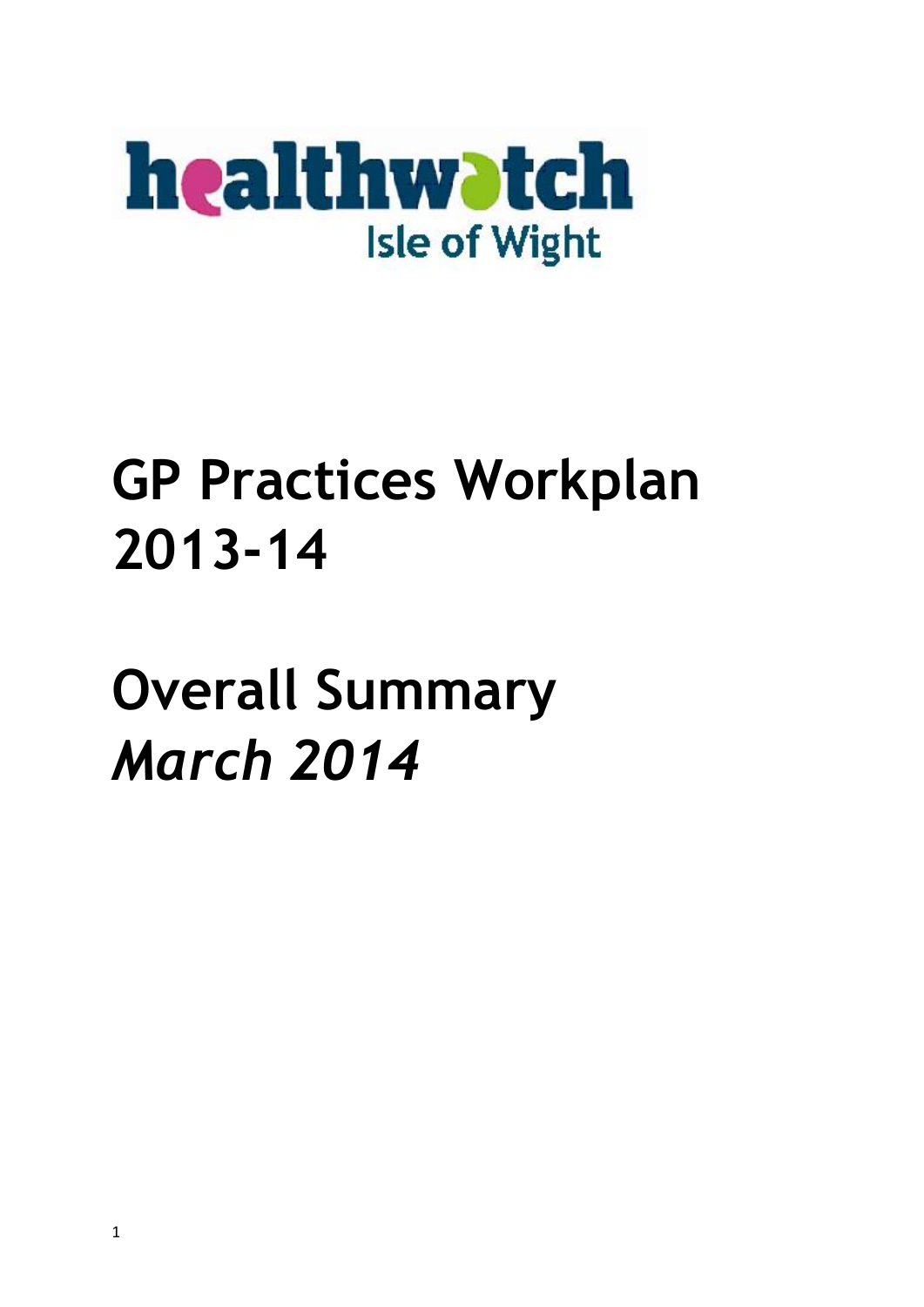### **Introduction**

Access to G.P. Services was adopted as one of the first areas of activity by Healthwatch Isle of Wight. This summary outlines the process by which this theme was identified, and traces the development of activity through which it was explored.

A series of visits were carried out to local practices, to find out more about patient access, informed by feedback received by Healthwatch IOW. Through a combination of reading, observation and conversation, information was gained on how patients gain access the services offered by G.Ps and other practitioners.

Whilst the workings of the appointments system was the primary focus of the work, ease of physical access was also looked at. Issues around communication figured largely, both those encountered by people with a sensory impairment, and those arising for patients for whom English is not a first language. All the topics related to patient experience rather than to clinical practice.

A mainly positive picture emerged from the practice visits, with some recommendations made to each practice. A number of features were found to be shared, with contrasts in approach to the topics looked at. Examples of good practice are highlighted in this summary, which could be considered for adoption more widely.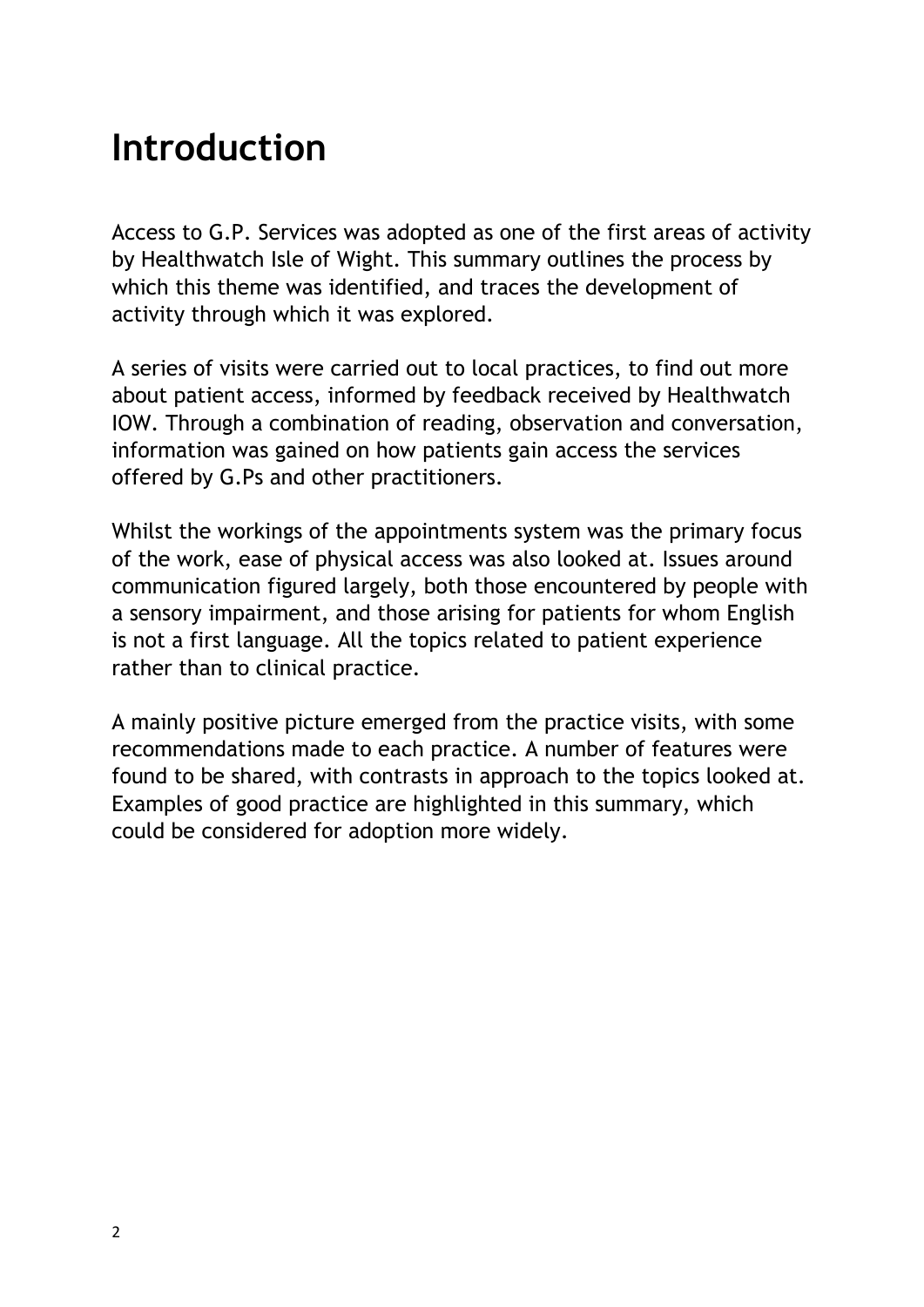# **Background**

Healthwatch Isle of Wight was formed on 1<sup>st</sup> April 2013 as part of a national move to strengthen public involvement and provide a more effective consumer voice in health and social care.

To shape the work priorities of Healthwatch IOW for its first year, a prioritisation workshop was held on 11<sup>th</sup> July 2013, with attendance from 41 members of local organisations and the public. A summary was available at the workshop of all feedback collected over the previous year by Healthwatch IOW and its predecessor, the IOW Local Involvement Network (LINk). This included 13 items of feedback on local G.P. practices, of which 8 related to appointments systems (five negative, one positive and one neutral).

Following the prioritisation workshop, and a subsequent survey (with 75 respondents) access to G.P. appointments was one of five themes adopted for Healthwatch IOW's workplan in its first year.

Since the time of the prioritisation workshop, Healthwatch IOW's community engagement work has developed considerably, and a further 100 items of feedback have been received on G.P. practices. Access to appointments has again been the most frequently mentioned topic, as shown by **Fig 1** (below). This has further confirmed the priority placed on this topic at the July workshop.

The Healthwatch IOW Manager attended a practice managers' meeting on 10<sup>th</sup> October, where possible ways forward for the workplan were discussed. Practice managers recommended a series of observational visits, to witness the appointment booking process first-hand. A range of urban and more rural practices, large and small were identified, to give a varied cross-section. The beginning of a morning session was suggested for this, as it tends to be the busiest time for bookings.

Practice managers also requested feedback received by Healthwatch IOW on G.P. services to be passed on to the practice in question, and this has been done on a continuing basis since the meeting.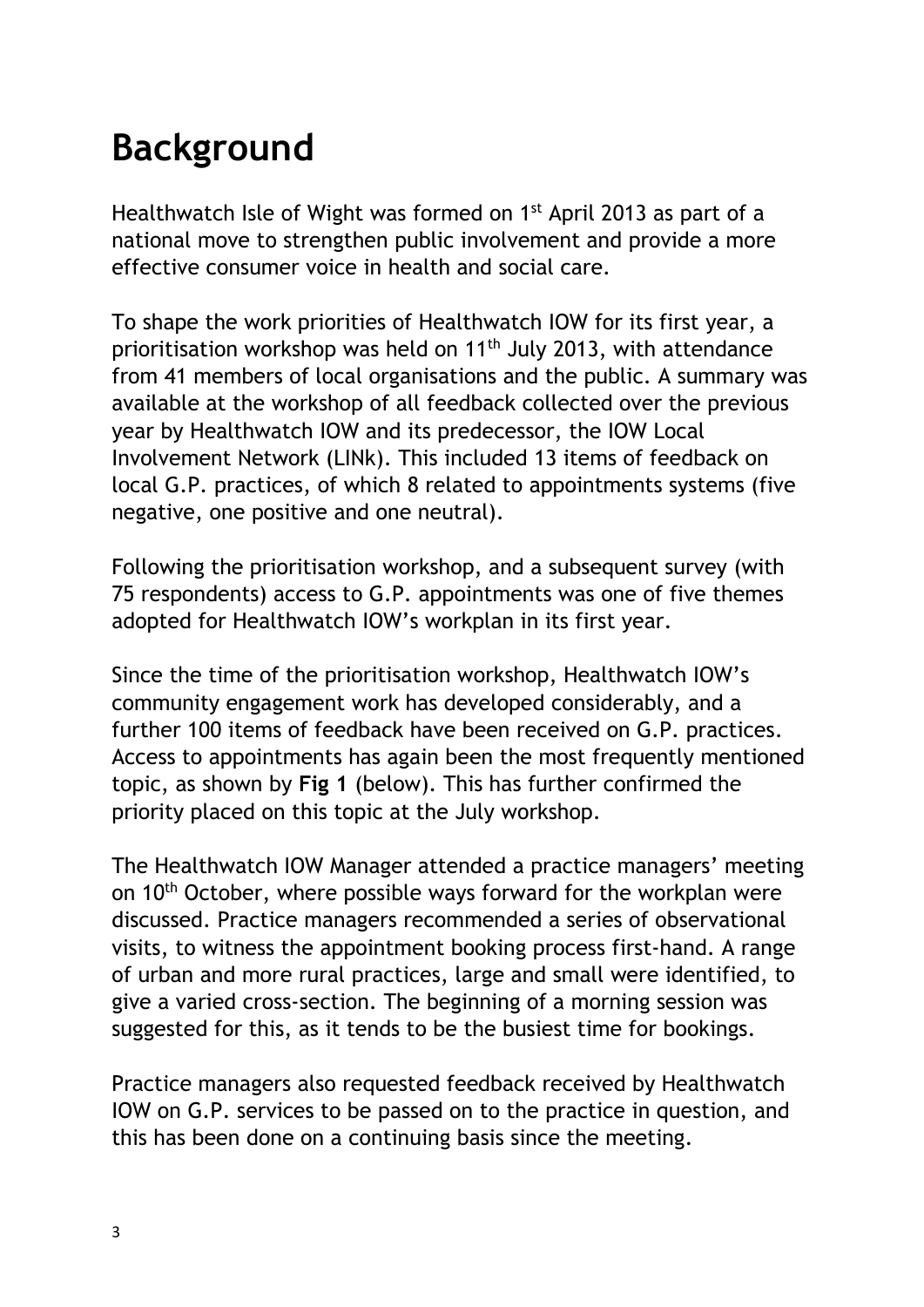

#### **The Visit Programme**

Contact was made with practice managers, and visits agreed during December 2013 and January 2014. All visits took place on either a Wednesday or Thursday at the following locations:

- Brookside Health Centre, Freshwater (West Wight Medical Practice)
- Tower House Surgery, Ryde
- Garfield Road Surgery, Ryde
- West Street Surgery, Newport (Medina Healthcare)
- Sandown Health Centre

A sixth visit had initially been offered by South Wight Medical Practice, but on re-establishing contact in November the practice manager did not feel able to commit to a visit at that time.

Each visit was undertaken by a Healthwatch volunteer and a member of the Healthwatch IOW staff team. A consistent format for recording observations was followed, with an outline structure to inform a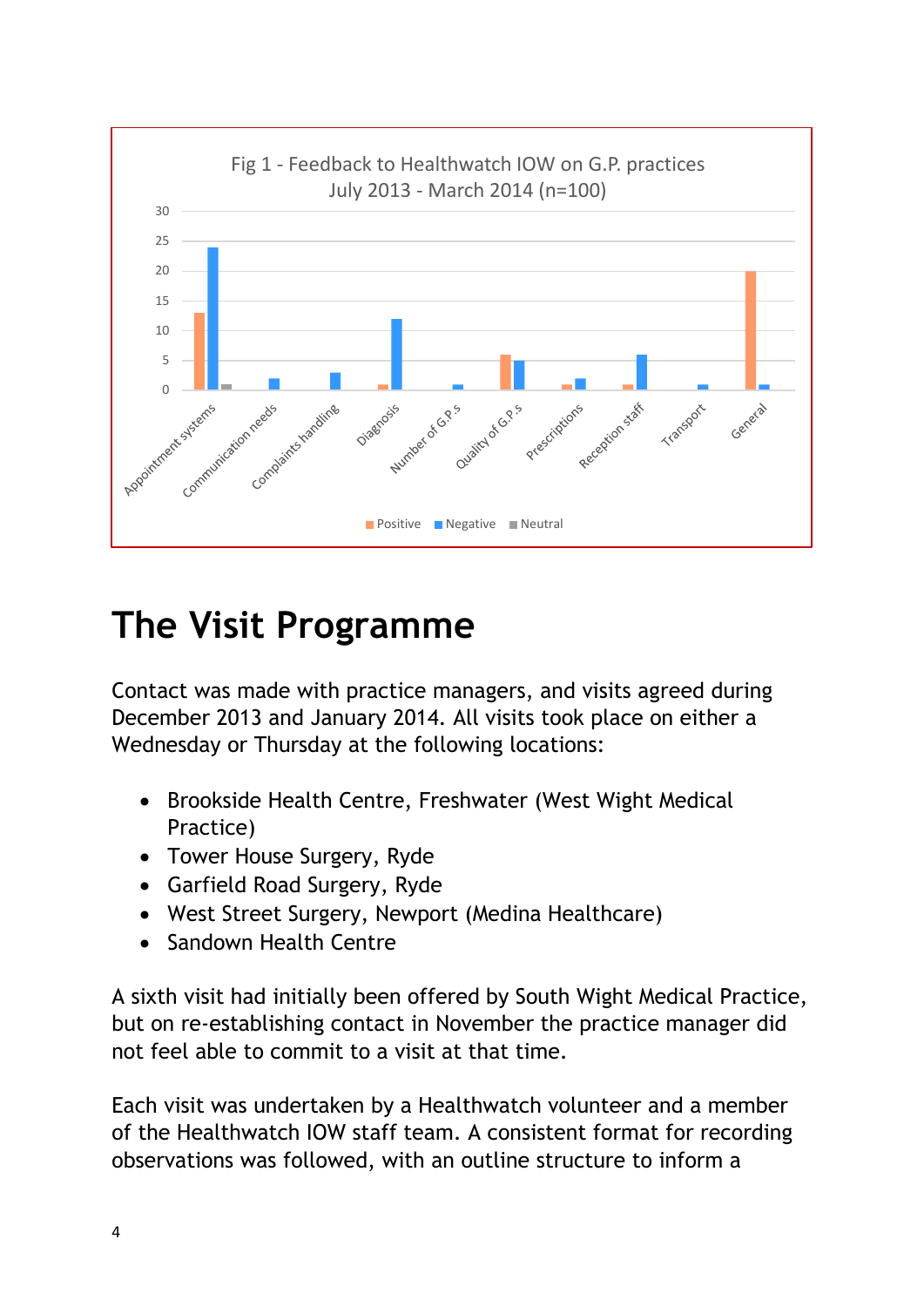conversation with the relevant practice manager on each visit. Each visit commenced at 8.00 a.m. and continued for approximately two hours.

Prior to the visits, websites from all practices were looked at, to understand more about the pattern of provision. This in turn helped inform the conversations with practice managers during the visits.

The visitors concentrated on topics connected with access to general practice services at each practice. In addition to the booking system, matters around physical access and communication were also looked at. This included access arrangements for those with a specific communication need arising from a sensory impairment or patients whose first language is not English.

A summary of each visit was compiled and agreed between the two visitors, then sent to each practice manager for an accuracy check and for a response to each recommendation. Once each visit summary had been finalised, they were all published on the Healthwatch IOW website - <http://www.healthwatchisleofwight.co.uk/resources/reports>

## **Key Statistics**

The practices to be visited varied in size, serving between 2,900 patients (Garfield Rd. Surgery) and 11,666 patients (Sandown Health Centre).

Information supplied by the practices indicated that the percentage of patients identified with long-term health condition ranged between 26% (Sandown Health Centre and Garfield Rd. Surgery) and 60% (West Wight Medical Practice).

Numbers of doctors based at the practices varied from three (Garfield Rd. Surgery) to seven (Tower House Surgery and Sandown Health Centre).

All practices offered nurse-led sessions and clinics. These included screening, immunisation and management of long-term conditions. Phlebotomy services were offered to varying degrees. At some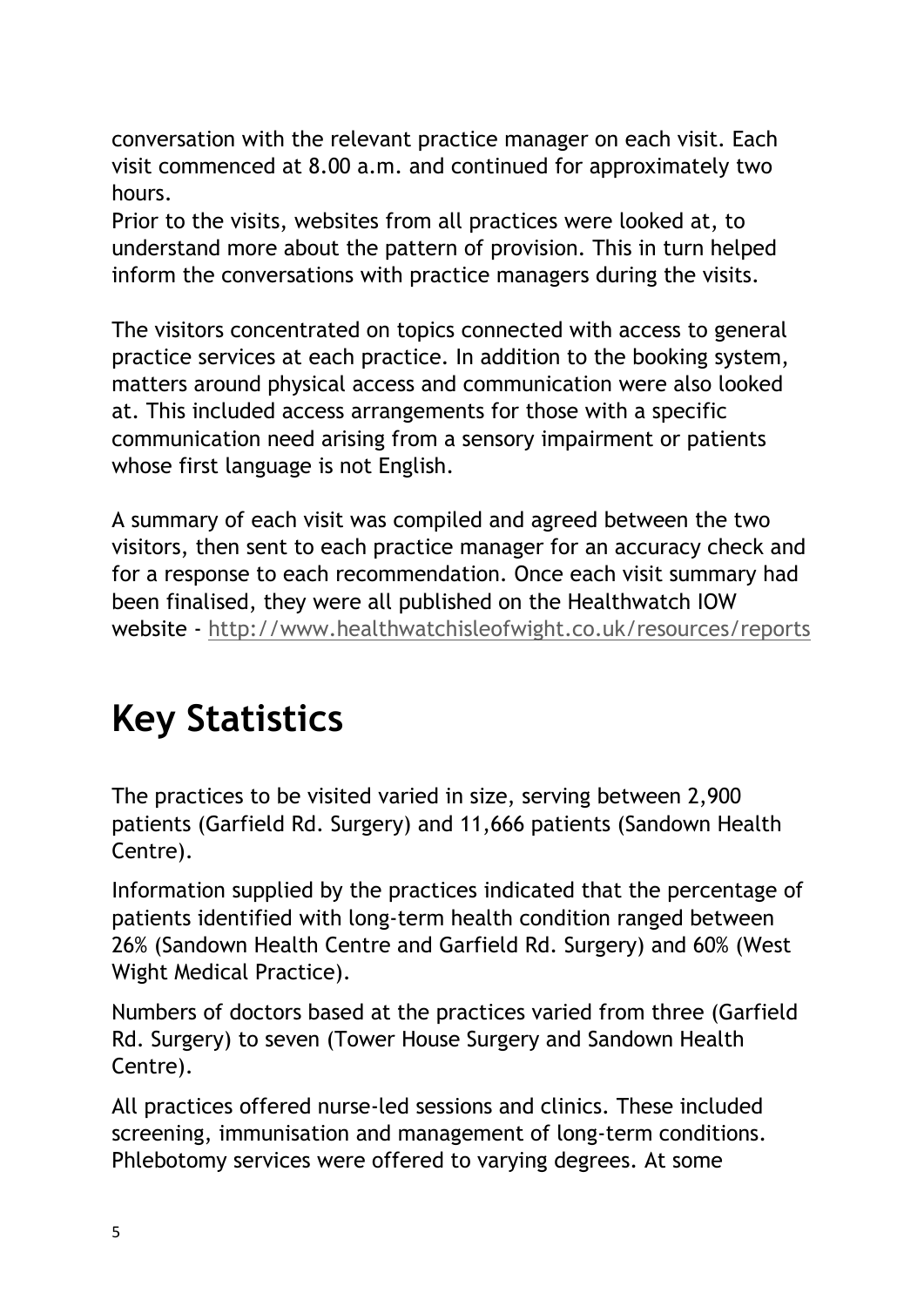practices this was available to any patient on request. At others this was reserved for those specifically needing a scheduled time (e.g. diabetic patients required to fast beforehand), with others attending either St Mary's Hospital or Ryde Community Clinic.

## **Key Points**

*Atmosphere* – all practices visited had a welcoming atmosphere with positive and appropriate conversations observed between staff and patients, both in person and over the telephone.

*Appointments* – The observation period at each surgery started at the same time as the booking opened for same-day appointments. Conversations concentrated on establishing the urgency of need, and letting the patient know which doctors were available for appointments at specific times. Conversation lengths varied, but patients were given time to understand and weigh up their options. During the observations, each conversation concluded with an arrangement agreed with the patient, even if it would not be their ideal option.

At West Wight, appointments with doctors are not booked by reception staff as a triage system is operated (Stour Access System). Instead, a conversation with a receptionist identifies a doctor, who is allocated to ring the patient back, discuss their symptom and arrange a consultation the same day if needed. The conversations that were observed therefore centred on offering a call back that day from a named doctor. Where a matter was not urgent and patients wished to wait for a preferred doctor to be available, they were asked to ring another day to arrange this.

As the visits took place mid-week, it is not possible to comment on how the situation may or may not differ on a Monday or Friday, which practice managers told us tended to see a greater volume of enquiries. We were told by all practices we visited that when there was an urgent problem, provision is in place for patients to be seen at short notice, even after timetabled appointments are fully booked.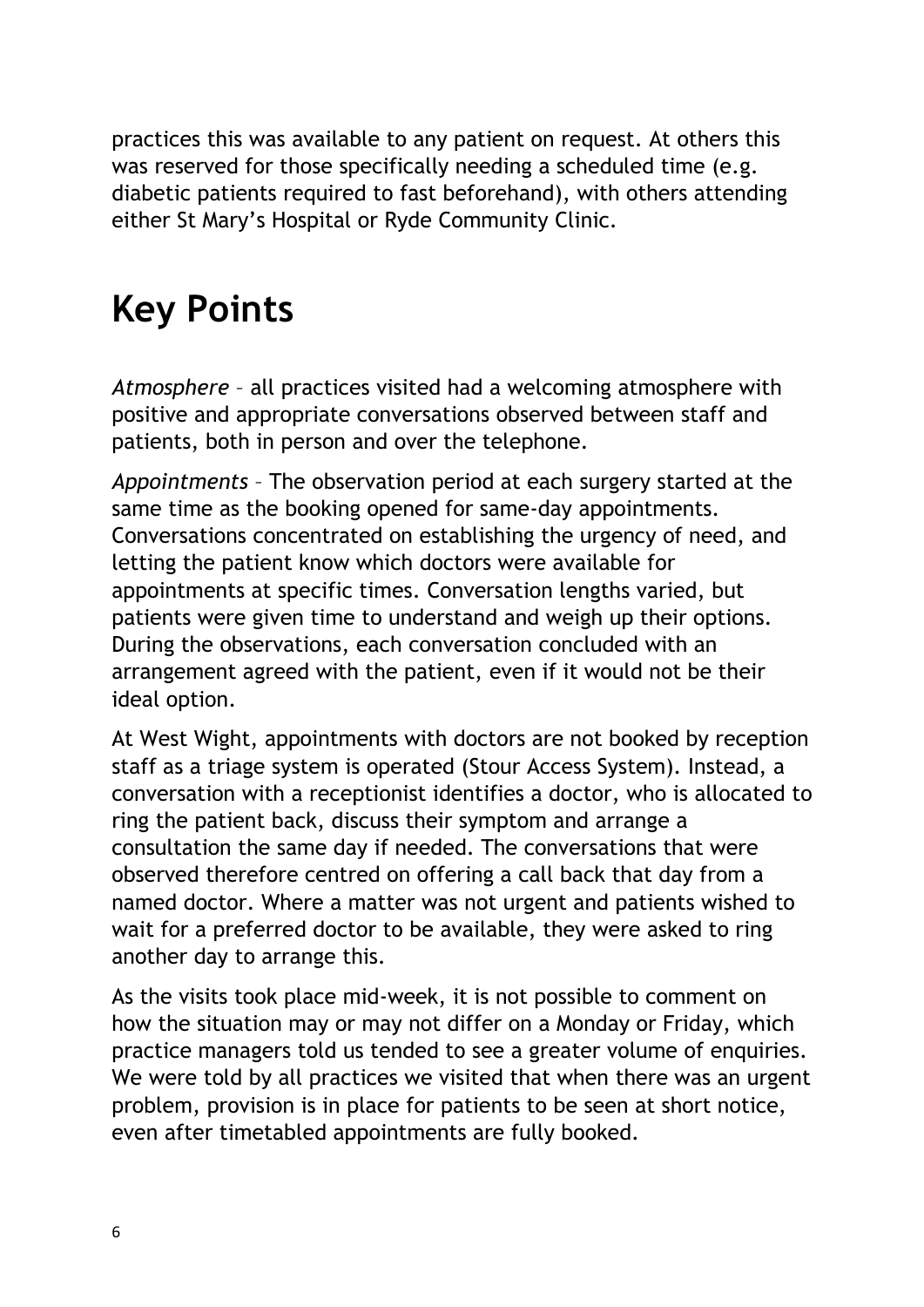The observations covered only the calls received at the surgery and would not have picked up any callers who were unsuccessful in getting through. Despite the use of multiple lines at most surgeries, it has been acknowledged that at peak times some patients might need to call more than once to get through. One practice (Garfield Rd. Surgery) operates a separate booking session for afternoon surgeries, with bookings open from 1.00 p.m. Other practices may wish to consider a similar approach.

*Extended Hours Access –* All five of the practices visited, have some form of surgery opening outside core hours 8.00 a.m. to 6.30 p.m. West Wight Medical Practice and Medina Healthcare (Wootton Surgery) have Saturday opening, whilst early morning surgeries take place at Garfield Road and Tower House. All the practices have at least one evening surgery. The process by which the specific times were chosen is outlined below (**Fig 2**).

| Fig 2 – Patient Involvement in identifying Extended Opening Hours |                                                                                                                                                                |  |  |
|-------------------------------------------------------------------|----------------------------------------------------------------------------------------------------------------------------------------------------------------|--|--|
| Practice                                                          | Response                                                                                                                                                       |  |  |
| West Wight (Brookside)                                            | Evening opening twice a week, and alternate Saturday opening, based<br>on national and local surveys                                                           |  |  |
| <b>Tower House</b>                                                | Previous surveys indicated that for opening outside core hours patients<br>would prefer early morning or evening, current times reflect this.                  |  |  |
| Garfield Road                                                     | Early morning and late evening - preferred by working people.<br>Availability of GPs also a factor. Appears to work well as all<br>appointments are well-used. |  |  |
| Medina (West Street)                                              | Initially based on the needs of working people for early, late or<br>Saturday appointments. Minor changes made in response to patient<br>survey feedback       |  |  |
| Sandown                                                           | Saturday surgery moved to a weekday evening after feedback from<br>survey and patient group. Early morning not chosen, after feedback<br>from patient group    |  |  |

Fig 2 – Patient Involvement in identifying Extended Opening Hours

*Physical Access* – The five surgeries varied in their physical layout. Whilst all were clean and bright, those housed in newer buildings tended to have better access for people with impaired mobility. Practice managers at two surgeries housed in older buildings were aware of the issues, and arrangements were in place to maximise access. At West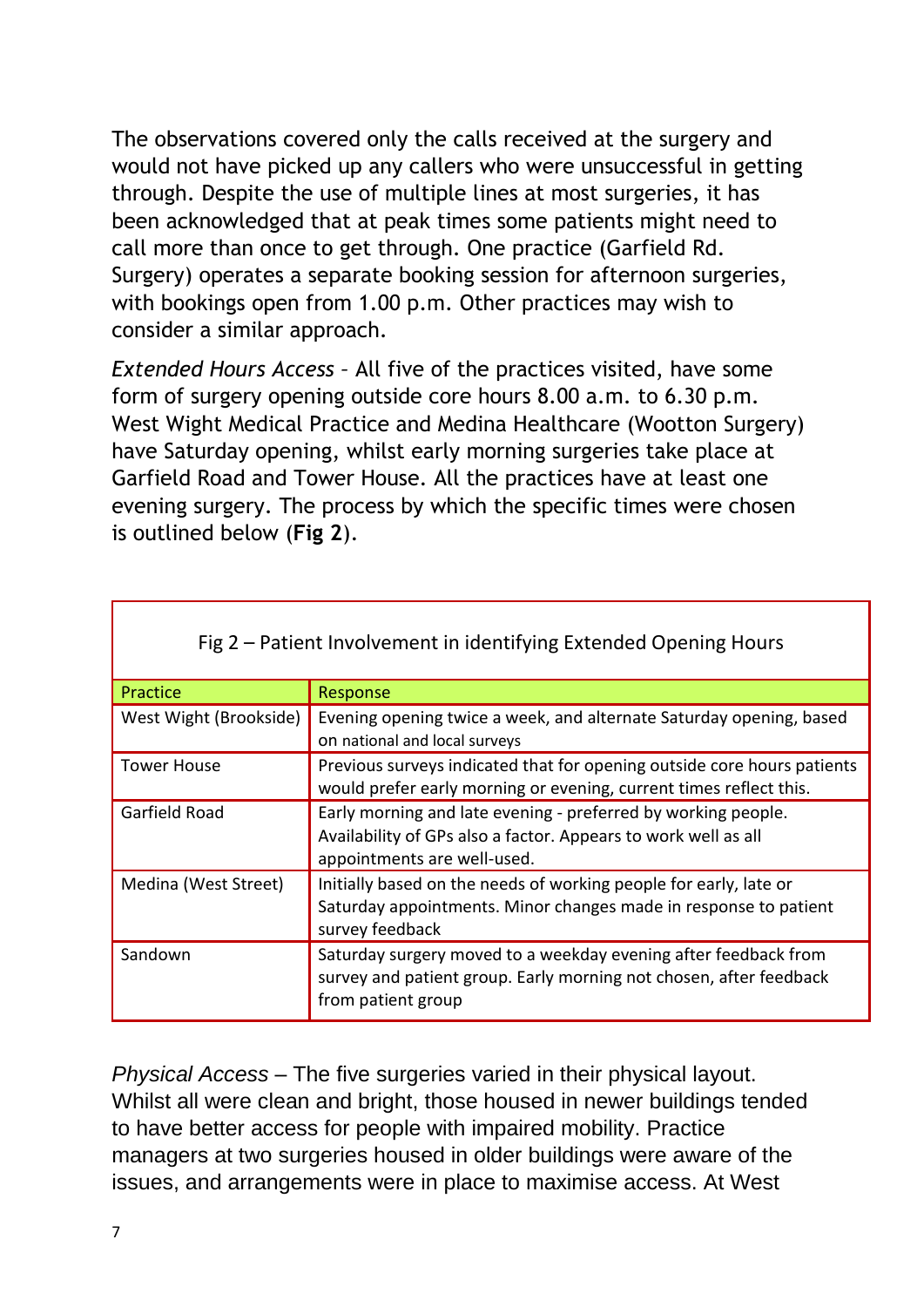Street (Medina Healthcare) an accessible treatment room has been created on the ground floor patients to be treated by any clinician.

For patients who are wheelchair users, access to a lowered desk in the reception area is important. At the two older surgery buildings (West Street and Garfield Rd) we were told the demographics of the buildings do not allow for a lowered desk to be provided, but receptionists had flexibility to move from their usual position to assist the patient.

At the surgeries where the desk is lowered, practices needed to make sure the desk surface and adjacent floor space are both kept clear, which was not always the case when we visited. Signage would also useful for its existence to be made known.

*Communication* – A variety of approaches had been adopted to support communication for those with a sensory impairment. At Sandown Health Centre, a visual display had been introduced to help those with a hearing impairment. This is an additional call to the consulting room alongside an audio announcement.

Whilst three of the five practices had some kind of hearing loop in the waiting area (**Fig 3**) only one of these (Medina Healthcare) was of the desktop kind, the most applicable for those speaking to the receptionist at the desk.

| <b>Practice</b>        | Hearing $loop - yes/no$ | <b>Hearing loop type</b> |  |
|------------------------|-------------------------|--------------------------|--|
| West Wight (Brookside) | Yes                     | Room hearing loop        |  |
| <b>Tower House</b>     | No                      | N/A                      |  |
| Garfield Road          | No                      | N/A                      |  |
| Medina (West Street)   | Yes                     | Desktop hearing loop     |  |
| Sandown                | Yes                     | Room hearing loop        |  |

Fig 3 – Availability of Hearing Loops at the practices visited, February 2014

At one practice (Tower House) quiet background music is played in the reception area following patient feedback about conversations with staff being overheard. The Healthwatch visitors queried whether this might raise issues for people with a hearing impairment, so recommended feedback on this should be sought from patients with this impairment.

An example of good practice was noted at Medina Healthcare, where an Audacity Disc Writer is in use to transcribe correspondence onto an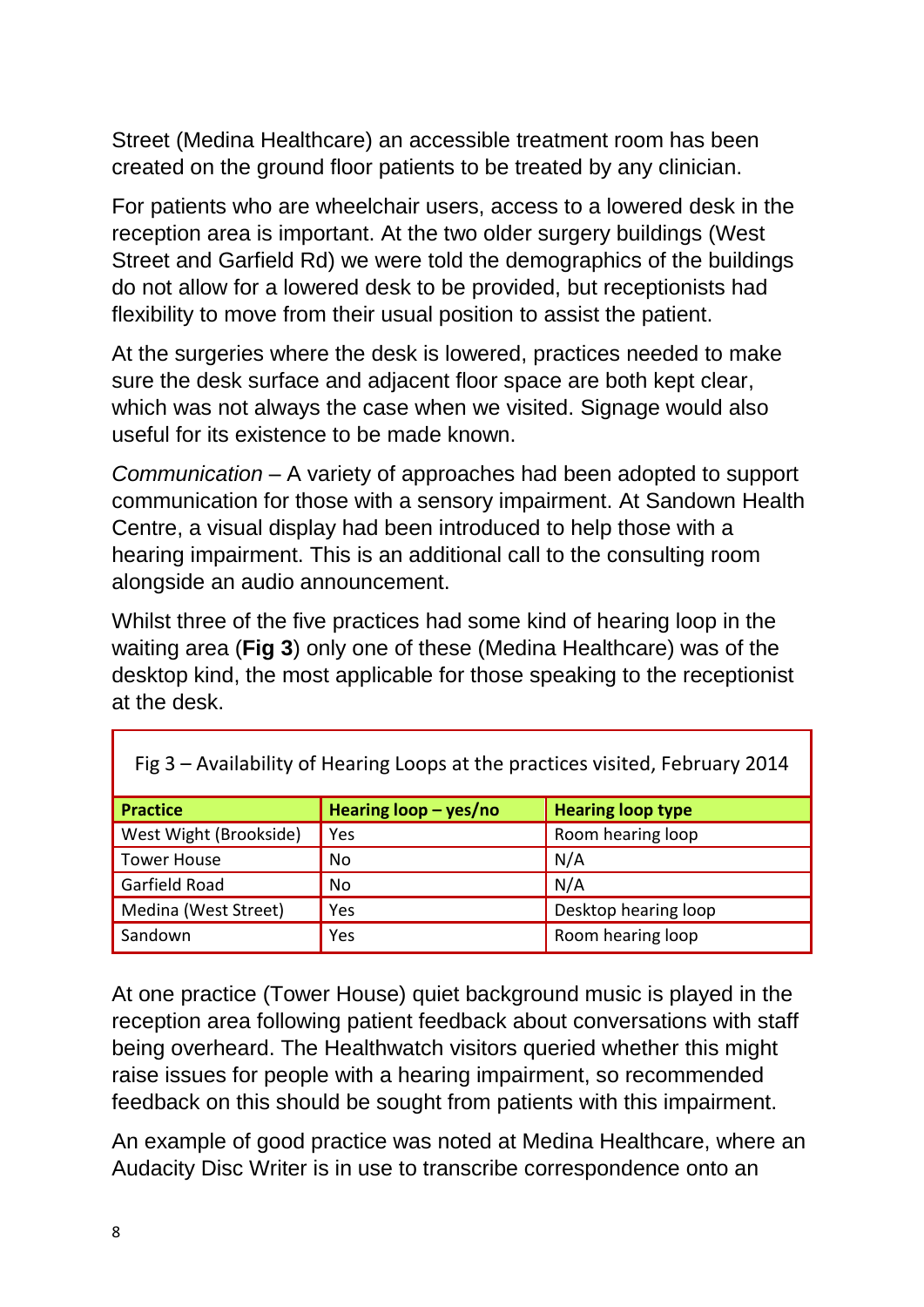audio CD for patients with a visual impairment. The practice had also made changes to the physical environment on advice from the IOW Society for the Blind.

Regarding the availability of interpretation for people who use British Sign Language, two practices (Tower House and Medina Healthcare) told the visitors that arrangements were in place with a local provider to book interpretation sessions when needed. Having this arrangement in place for quick access was an example of good practice which other practices may wish to consider.

The visitors were told that there are small numbers of patients whose first language is not English, and that the majority are able to converse confidently in English. Where this was not the case some practices said that family members may be called on as interpreters, which is not recognised as good practice unless the patient has been offered an alternative and actively opts for this.

The visitors were given differing information between practices on whether they currently had access to Language Line telephone translation services, through a subscription arranged by the commissioner.

Healthwatch IOW has now clarified with NHS England (Wessex Area Team) that a contract remained in place for practices to use Language Line. As a result of Healthwatch raising this, NHS England is contacting all practices to ensure they are aware of this, and have the correct access codes.

The visitors were told that a number of the doctors spoke languages other than English, for example French and German at Medina Healthcare and Bengali at Garfield Road. It was not clear how widely it was known that the facility therefore existed for patients to choose a specific practice and use the relevant language when seeing the G.P.

*Carer Support:* One further example of good practice was highlighted by the visitors, and recommended for wider adoption. Sandown Health Centre has its own carers' policy. When unpaid carers are identified they are given information on local authority carers' assessments and asked if their contact details may be passed on to the local branch of Carers UK.